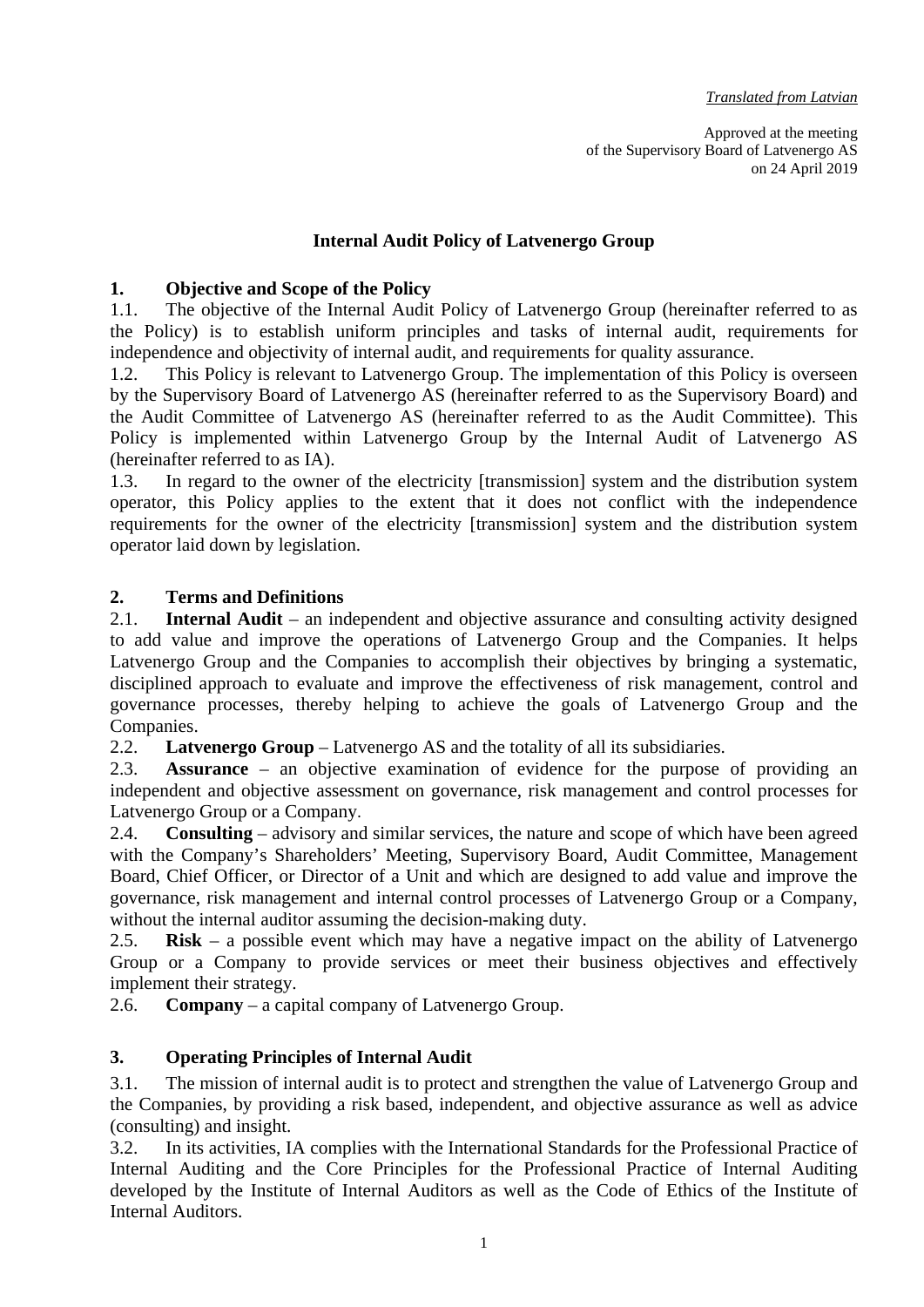### **Internal Audit Policy of Latvenergo Group**

3.3. Internal audits are performed based on a uniform methodology in accordance with the Internal Audit Manual of Latvenergo Group approved by the Internal Audit Director of Latvenergo AS (hereinafter referred to as IA Director).

3.4. IA staff carry out their work in good faith, diligently, and responsibly, respect the information confidentiality requirements, and avoid situations that may impede the provision of an independent, objective, and competent assessment.

3.5. While performing internal audits, IA staff have access to all documents and computer system records of the audited area and a right to participate in meetings/sittings/discussions. IA has a right to request any explanations and information from the staff involved in the area under review. IA employees are responsible for the unlawful disclosure of any information they receive during the performance of their duties.

3.6. The internal audit plan of Latvenergo Group is prepared by IAD, reviewed by the Management Board of Latvenergo AS and the Audit Committee and approved by the Supervisory Board. Prior to submitting the Latvenergo Group's internal audit plan for approval, the management boards and the supervisory boards of each Company or, if not established, the shareholders' meeting of each Company are informed about the relevant parts of the internal audit plan.

3.7. The internal audit reports on Latvenergo AS are submitted to the Audit Committee, while reports on internal audits in other Companies are submitted to the supervisory board of this capital company or, if the supervisory board is not established, to the shareholders' meeting. Prior to submitting internal audit reports, they are presented to the Management Board of the respective Company. All internal audit reports are available to the Audit Committee.

3.8. IA Director regularly reports to the Audit Committee on the progress of the implementation of the internal audit plan and makes a report to the Supervisory Board on the activities of IA once a year.

# **4. Independence and Objectivity of Internal Audit**

4.1. IA takes care to ensure its independence and objectivity.

4.2. The independence and objectivity of an IA employee has been impaired if:

4.2.1. he or she has, or may have in the future, a conflict of personal and professional interests (a personal or economic interest to perform job duties based on a family or other personal relationship or based on a business relationship with an employee, customer or supplier of the audited area);

4.2.2. over the past year, he or she has been in charge of, or has carried out, a task or consulting activity concerning the object of internal audit.

4.3. The responsibility of an IA employee is to disclose all known material facts and circumstances that may affect the independence and objectivity of internal audit. If independence or objectivity of an IA employee has been impaired or is under threat pursuant to Paragraph 4.2, he or she shall inform IA Director thereof. If the independence or objectivity of IA Director has been impaired or is under threat, he or she shall assign his or her duties in relation to the respective task, where his or her independence or objectivity has been impaired or is under threat, to another IA employee, informing the Audit Committee thereof accordingly.

4.4. An IA employee may carry out consulting activities by participating in the working groups if this does not impair the independence and objectivity of internal audit. The decision on the involvement of an IA employee in consulting activities is made by IA Director.

4.5. An IA employee is not entitled:

4.5.1. to carry out day-to-day processes of any Company, except for the processes of IAD;

4.5.2. to approve the transactions of Companies, except for the IA transactions, or to keep records of transactions;

4.5.3. to give orders to other employees of Companies.

4.6. Once a year, upon reporting to the Supervisory Board and the Audit Committee, IA Director confirms the independence of IA or informs about circumstances that have impaired it.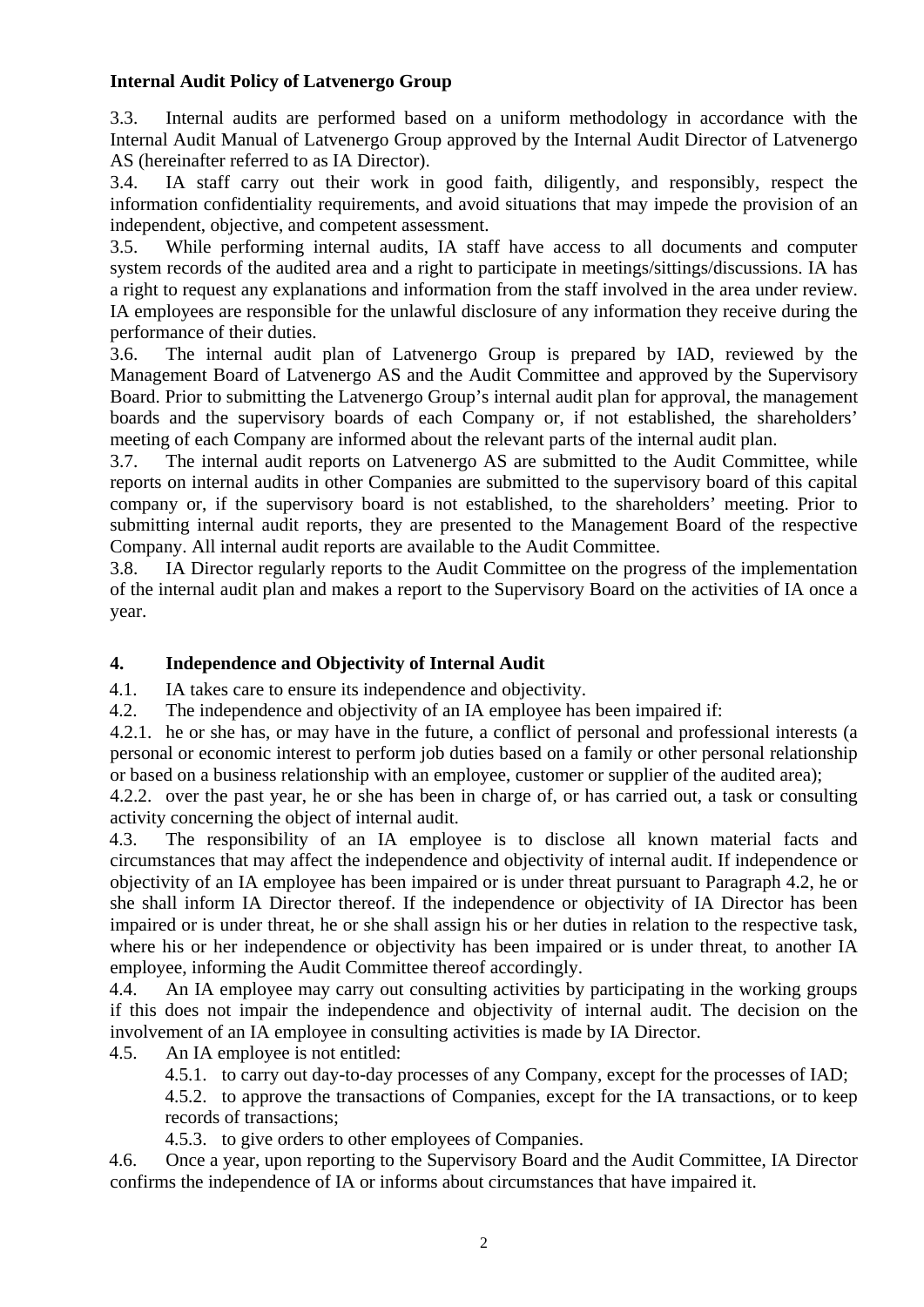### **Internal Audit Policy of Latvenergo Group**

### **5. Tasks of Internal Audit**

5.1. To prepare and submit the Latvenergo Group's internal audit plan based on a risk assessment to the Management Board, the Audit Committee and the Supervisory Board of Latvenergo AS for review and approval.

5.2. To carry out internal audits of Latvenergo Group in accordance with the approved internal audit plan as well as to carry out *ad hoc* internal audits at the instruction of a Company's shareholders' meeting, supervisory board, audit committee or management board.

5.3. To assess the adequacy and effectiveness of governance, risk management and internal control processes of Latvenergo Group and a Company and make recommendations for improvements, in particular regarding:

5.3.1. achievement of the strategic and annual targets;

5.3.2. reliability, timeliness and accuracy of information;

5.3.3. effectiveness and efficiency of functions, processes, and programs, including segregation of duties and performance appraisal;

5.3.4. safeguarding of assets;

5.3.5. compliance with laws, internal regulations, decisions, contracts and other documents as well as understanding of ethical norms and values of Latvenergo Group.

5.4. To provide consulting on governance, risk management and internal control processes of Latvenergo Group and Companies and identify opportunities for their improvement when such services are requested by a Company's shareholders' meeting, supervisory board, audit committee, management board, chief officer or director of a unit on condition that the requirements for the independence and objectivity of internal audit are observed and the implementation of the internal audit plan is not compromised.

5.5. On an annual basis, to prepare an overall opinion on the effectiveness of Latvenergo Group's internal control and risk management systems during the reporting year and submit it to the Management Board and the Audit Committee of Latvenergo AS.

#### **6. Quality Assurance of Internal Audit**

6.1. The Internal Audit Quality Assurance and Improvement Programme is a set of measures to ensure the monitoring of the internal audit operating values, effectiveness, competence and compliance with the International Standards for the Professional Practice of Internal Auditing, the Core Principles for the Professional Practice of Internal Auditing and the Code of Ethics developed by the Institute of Internal Auditors.

6.2. The Internal Audit Quality Assurance and Improvement Programme is developed and implemented by IAD.

6.3. An essential part of the Internal Audit Quality Assurance and Improvement Programme is the knowledge and skills of the IA staff, which should be maintained at a level and to the extent that internal audits can be carried out in a due quality. For this reason, IA Director may involve other specialists of Latvenergo Group or external experts in carrying out an internal audit, if necessary.

6.4. An IA employee constantly enhances his or her knowledge and skills and improves his or her qualification at least in the scope and areas set by IA Director.

6.5. The Internal Audit Quality Assurance and Improvement Programme comprises an internal ongoing assessment, an internal periodic assessment and an external assessment.

6.6. IA Director conducts the internal ongoing assessment through performing the day-to-day supervision of the internal audit process and assessing the IA activities.

6.7. The internal periodic assessment is conducted no later than two years after the last internal periodic assessment or external assessment.

6.8. The external assessment is conducted at least once every five years by a qualified external assessor.